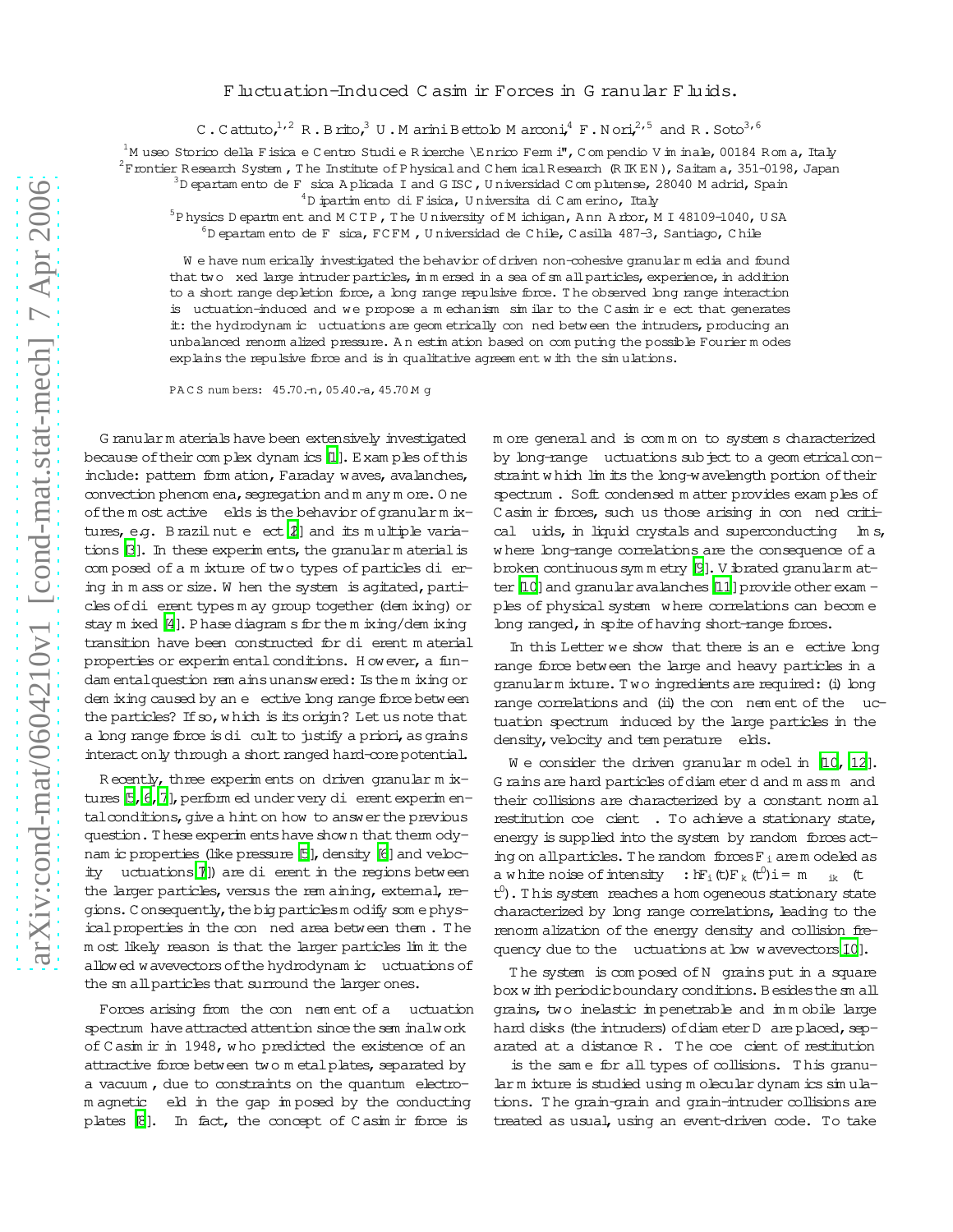into account the random forces, a new type of event is introduced: collisions between particles and a \them al bath". The event results in a m om entum p being instantaneously transferred to the particle, where p is random ly chosen by sampling a G aussian distribution with zero m ean and given variance  $P_{\text{bath}}^2$  in each direction. Interactions with the them albath are scheduled for each grain. W hen an interaction takes place for a particle, its m om entum gets updated and a new future event is scheduled for the sam e particle, after a random interval of time  $t_{\text{next}}$ , according to an exponential distribution P  $(t_{\text{next}})$  exp ( $t_{\text{next}} = \text{bath}$ ). In the lim it  $\text{bath}$  ! 0 and  $P_{\text{bath}}$  ! 0, this in jection m ethod converges to the white noise force with  $P_{\text{bath}}^2 = \text{m}_{\text{bath}}$ . In practice, the timescale for interaction with the them albath,  $_{\text{bath}}$ , is taken sm aller than the free- ight-time.

Hereafter, we choose as basic units d, m, and . These units de ne the time unit as  $\phi = \tan d^2 = \theta^{1/2}$  and energy unit as  $e_0 = (m d^2)^{1/2}$ . We take the diameter of the intruders  $D = 8d$  and the coe cient of restitution =  $0.8$ . We simulate system s of size  $L = 60d$  and  $L = 80d$ , with the number density of the granular uid  $n = 0:366 d<sup>2</sup>$ . G iven the density, restitution coe cient and noise intensity, the stationary tem perature can be computed using mean eld models giving  $T_0 = 1.84 e_0$ , and the collision frequency is  $_0 = 3.03 t_0^1$ . Hydrodynam ic uctuations determ ine a stationary temperature higher than  $T_0$  that depends on the system size [10]. For  $L = 60d$ ,  $T = 2.43e_0$  and  $for L = 80d$ ,  $T = 2.46e_0$ . For every con guration, simulations were run for about 5  $10<sup>6</sup>$  collisions per particle. We investigated the effective interaction between the intruders at a distance R. For this purpose, we measured the component of the totalm om entum transferred from the gas to intruders 1 and 2 along the line, parallel to the x-axis, pining their centers,  $P_{ix}$  (i = 1;2) as an average over a time interval =  $33.4\text{ t}$  (corresponding to about 100 collisions per particle). This procedure gives the \instantaneous" value of the uctuating force as  $F_{12} = hP_{2x}$  $P_{1x}$  i=2, whose  $\lim$  e-average nally leads to the net e ective force,  $F$ . In the elastic case, = 1; = 0, F vanishes as expected, whereas for  $\langle 1; 60, F \rangle$  is denit ively dierent from zero, show ing an e ective force between intruders. The average y-com ponent of the force is compatible with zero to num erical accuracy. Varying the noise strength, we checked that the force is proportional to the granular tem perature, as can be deduced by dim ensional analysis.

Figure 1 shows the relative force as a function of distance R for the two system sizes. The inset shows the short range part of the relative force, that extends for som e sm all particle diam eters, d, alternating between attraction and repulsion. At larger distances, a repulsive force is observed with an interaction range much larger than d and comparable with D or the box width (actually, due to the periodic boundary conditions, the force



<span id="page-1-0"></span>FIG. 1: Relative e ective dimensionless force FD=T<sub>0</sub> between the large particles as a function of the distance R between their centers. We plot simulations results for  $L = 60d$ (open triangles) and for L = 80d (led circles), together with theoretical predictions (solid lines). Inset: short range region show ing the depletion forces. Note the di erence in the vertical scale, compared with the long-range part. E mor bars in the inset are sm aller than the symbols.

must vanish at  $R = L=2$ , as seen from the simulations).

The oscillatory short range part is similar to the depletion forces appearing in uids that develop local layering structures [13, 14], which are usually explained by entropic argum ents based on equilibrium statistical m echanics. Recent works [6, 15] suggest that depletion forces m ight be at work in granularm ixtures, so the concept of entropic forces is applicable here. However, the long range part cannot be due to a depletion m echanism as it extends beyond the typical range of the depletion forces, and because it is repulsive in all its range.

To elucidate the nature of this force, we analyzed the probability distribution of the force over the intruders, plotted in Fig. 2. There it is seen that uctuations are about 20 tim es larger than the average force, and therefore very long simulations are required. As the force is proportional to the granular tem perature, these large uctuations are not an artifact of a high temperature, but an intrinsic property. Large uctuations is a generic signature of uctuation-induced forces (see, e.g.,  $\mathcal{P}$ , 16]).

This fact together with the known property of large uctuations in driven granular media, suggest that the long range repulsion is a uctuation-induced force as in the Casim ir e ect  $\ell$ , 9]. The con nement of the hydrodynam ic uctuations between intruders restricts the uctuation modes to those with wavelengths allowed sm aller than the gap size, whereas the spectrum of uctuations in the outer region allows an aller wavevectors and form s a quasi-continuum, as illustrated in Fig. 3. Consequently, the hydrodynam ically-generated \radiation pressure" between the intruders is di erent from the one outside this inner region.

To describe the Casim ir force originated by the uc-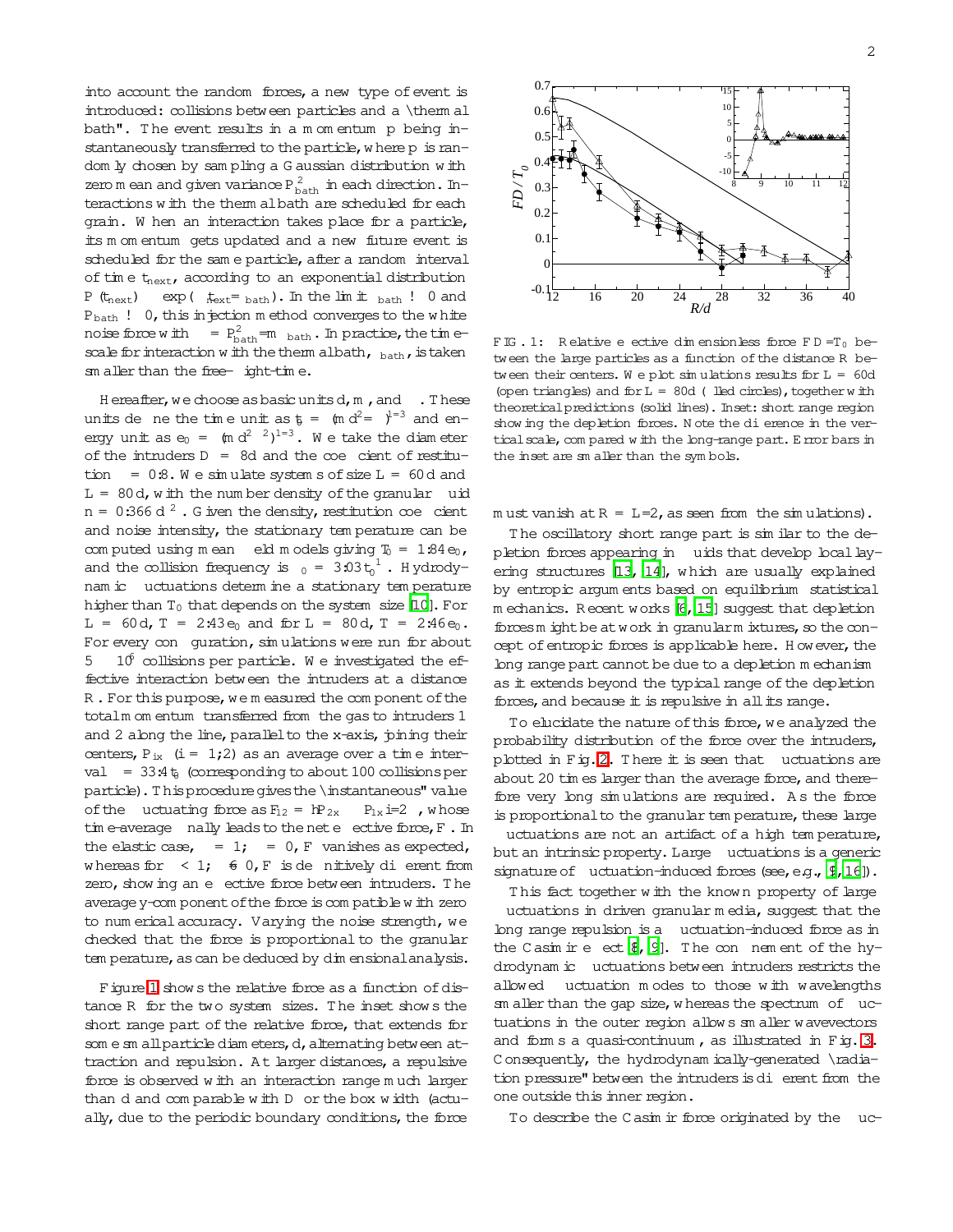

<span id="page-2-0"></span>FIG. 2: Probability distribution of the uctuating force  $F_{12}$ at  $R = 20d$ , for  $L = 80d$ . The net e ective force is obtained as the average of this histogram. The average value is  $F =$  $0.223T_0 = D$  and the standard deviation is  $_F = 4.83T_0 = D$ , that is about 20 larger than the average.

tuating hydrodynam ic elds on the intruders we use an approach sim ilar to Ref. [10], where the pressure is renorm alized in each point due to uctuations that are com puted using uctuating hydrodynam ics. Instantaneously, the pressure tensor at position r is given by

$$
p (r) = p (n (r); T (r)) I + m n (r) u (r) u (r); (1)
$$

where n and  $T$ , and u are the uctuating density, tem perature, and velocity elds and I the identity tensor, respectively. Moreover,  $p(n;T) = TH(n)$  is the usual them odynam ic pressure for hard disks [17] with H (n) =  $n(1 + \frac{2}{3}) = (1$  $\hat{f}$ , and =  $nd^2=4$ . As the intruders are immobile, u vanishes at their surface, so the contribution of the convective term in p vanishes and it becomes a scalar. This would not be the case if the intruders were allowed to move.

Linearizing the hydrodynam ic elds  $(n;T;u)$  around the stationary values,  $(n_0;T_0;0)$ , we can expand the pressure up to second order in the uctuations  $n$  and  $T$ . Its statistical average over the random noise is

<span id="page-2-2"></span>
$$
hp i = p_0 + H_1h T n i + T_0H_2h n^2 i; \qquad (2)
$$

where  $p_0$  $=$   $p(n_0;T_0)$ ,  $H_1$  =  $dH = dn j_{n}$ , and  $H_2 = \frac{1}{2}d^2H = dn^2$   $\dot{H}_0$ . The density-density and densitytem perature uctuations appearing in  $\ell$ ) are di cult to com pute because it is needed to solve the uctuating hydrodynam ic equations with the full boundary conditions in posed by the intruders. A liematively, one could solve the corresponding equation for the correlation functions including the boundary conditions. A simpler estimation of hp i can be obtained by employing the Eourier transform sof the uctuating elds  $A(r) = V^1$ ,  $e^{ik r} A_k$ and the structure factors  $S_{AB}$  (k) = V  $^1$  h  $A_k$  B  $_k$  i [10]. Expression (2) transform s into:

<span id="page-2-3"></span>
$$
hp i = p_0 + V^{-1} \qquad H_1 S_{nT} (k) + T_0 H_2 S_{nR} (k) : (3)
$$



<span id="page-2-1"></span>FIG. 3: Sketch of the hydrodynam ic uctuations leading to the Casim in-like force. In the gap between the intruders only uctuations of wavelength smaller than R D are allowed, while in the outer space the wavelengths can be larger.

The structure factors for the uniform ly driven system have been described in detail in [10]. The relevant contribution com es from the region at  $\sin a \mathbb{1} k$ , where they show a power law dependence  $S_{AB}$  (k) =  $S_{AB}^0$  k<sup>2</sup>. The prefactors,  $S_{AB}^0$ , depend on density, noise intensity, and restitution coe cient . These asymptotic expressions, when inserted into (3), yield a sum C  $\frac{1}{k}$  k  $\frac{2}{k}$ , where the  $H_1 S_{nT}^0 + T_0 H_2 S_{nn}^0$  tums out to be negcoe cient C ative for  $n < 0.73d^2$  and positive for larger densities. Therefore, for  $n < 0.73 d^2$  (the case of the simulations),

uctuations produce a decrease of the local pressure. In the gap between the intruders (region I according to  $F$  ig. 3) the number of possible k m odes of bw k is smaller than outside (region  $II$ ). The e ect is that the pressure is low eroutside than inside, leading to an e ective repulsive force between the intruders. Furtherm ore, C is proportional to the tem perature, so is the Casim ir force. The sign of the force is reversed for densities  $n > 0.73d^2$ , which are too close to the freezing transition or random close packing [18] to be observed in the simulations. Experin entally, analogous crossover is found by increasing the driving intensity [7].

Due to the long range correlations, uctuations in regions I and II of Fig. 3 are correlated. However, in order to num erically estim ate the k-sum s, we treat these regions as being independent. This approximation will overestimate the pressure di erence and hence the Casim ir force. However it provides a rough estimation of its num ericalvalue. In detail, we perform the k-sum only over the k-vectors allowed by the geom etrical constraints. In a rectangular box of size  $a$  b, the x-com ponent of the k vectors is 2  $n_x$  = a and the y com ponent is 2  $n_y$  = b. It is at this point where the dierence between regions I and II appears:  $a = R$ D in region I and  $a = L$  $\mathbb{R}$  $\mathsf{D}$ in region  $II$ , while  $b = D$  in both regions. M oreover, the vector  $k = (0, 0)$  m ust be excluded from the sum, and we introduce an ultraviolet cuto, k, beyond which hydrodynamics is not valid. We take the cuto  $k_e = 2 = d_0$ , where  $d_0 = m \, ax \, (d; l_0)$ , and  $l_0$  is the mean free path of the small particles.

In the  $\text{Im}\;\text{t}$  of  $\text{sm}$  all  $k$ , with structure factors going